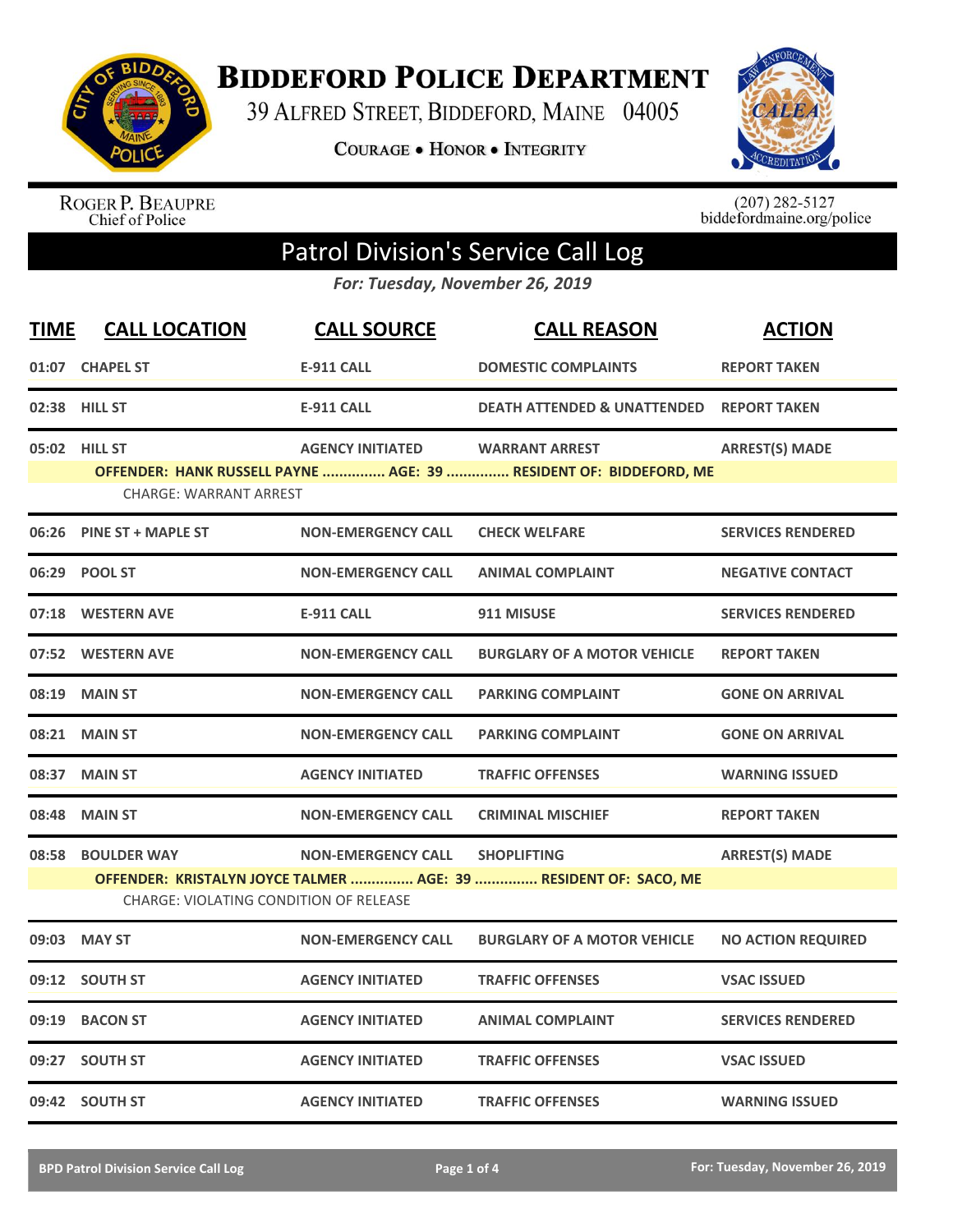| <b>TIME</b> | <b>CALL LOCATION</b>                                                           | <b>CALL SOURCE</b>                                                | <b>CALL REASON</b>                                                       | <b>ACTION</b>                |
|-------------|--------------------------------------------------------------------------------|-------------------------------------------------------------------|--------------------------------------------------------------------------|------------------------------|
|             | 09:54 RIVER RD                                                                 | <b>AGENCY INITIATED</b>                                           | <b>TRAFFIC OFFENSES</b>                                                  | <b>VSAC ISSUED</b>           |
|             | 09:56 ELM ST                                                                   | <b>WALK-IN AT STATION</b>                                         | <b>ARTICLES LOST/FOUND</b>                                               | <b>REPORT TAKEN</b>          |
|             | 10:38 ELM ST                                                                   | <b>WALK-IN AT STATION</b>                                         | <b>ARTICLES LOST/FOUND</b>                                               | <b>REPORT TAKEN</b>          |
|             | 10:50 ELM ST                                                                   | <b>AGENCY INITIATED</b>                                           | <b>ANIMAL COMPLAINT</b>                                                  | <b>SERVICES RENDERED</b>     |
|             | 11:19 PLYMOUTH DR                                                              | <b>NON-EMERGENCY CALL</b>                                         | <b>BURGLARY OF A MOTOR VEHICLE</b>                                       | <b>REPORT TAKEN</b>          |
|             | 11:29 BOULDER WAY                                                              | <b>NON-EMERGENCY CALL</b>                                         | <b>PAPERWORK</b>                                                         | <b>SERVICES RENDERED</b>     |
|             | 11:36 BOULDER WAY                                                              | <b>NON-EMERGENCY CALL</b>                                         | <b>CHECK WELFARE</b>                                                     | <b>NO ACTION REQUIRED</b>    |
|             | 11:39 CENTER ST                                                                | <b>NON-EMERGENCY CALL</b>                                         | <b>PARKING COMPLAINT</b>                                                 | <b>PARKING TICKET ISSUED</b> |
| 12:13       | <b>MAY ST</b>                                                                  | <b>AGENCY INITIATED</b>                                           | <b>TRAFFIC OFFENSES</b>                                                  | <b>WARNING ISSUED</b>        |
|             | 12:18 FRANKLIN ST                                                              | <b>RADIO</b>                                                      | <b>PARKING COMPLAINT</b>                                                 | <b>ARREST(S) MADE</b>        |
|             |                                                                                |                                                                   | OFFENDER: EDWARD A BITTNER  AGE: 52  RESIDENT OF: OLD ORCHARD BEACH, ME  |                              |
|             | <b>CHARGE: CRIMINAL THREATENING</b>                                            | CHARGE: REFUSING TO SUBMIT TO ARREST OR DETENTION, PHYSICAL FORCE |                                                                          |                              |
|             | 12:24 MAY ST                                                                   | <b>AGENCY INITIATED</b>                                           | <b>TRAFFIC OFFENSES</b>                                                  | <b>WARNING ISSUED</b>        |
|             | 12:31 ALFRED ST                                                                | <b>NON-EMERGENCY CALL</b>                                         | <b>VIOL OF BAIL CONDITIONS</b>                                           | <b>ARREST(S) MADE</b>        |
|             |                                                                                |                                                                   | OFFENDER: NICOLE CHRISTEN ABATE-ALDER  AGE: 38  RESIDENT OF: ARUNDEL, ME |                              |
|             | <b>CHARGE: VIOLATING CONDITION OF RELEASE</b><br><b>CHARGE: WARRANT ARREST</b> |                                                                   |                                                                          |                              |
|             | 13:16 PROSPECT ST                                                              | <b>NON-EMERGENCY CALL</b>                                         | <b>JUVENILE OFFENSES</b>                                                 | <b>SERVICES RENDERED</b>     |
|             | 13:51 SUMMER ST                                                                | <b>AGENCY INITIATED</b>                                           | <b>ANIMAL COMPLAINT</b>                                                  | <b>NEGATIVE CONTACT</b>      |
|             | 14:02 GRAHAM ST                                                                | <b>WALK-IN AT STATION</b>                                         | <b>BURGLARY OF A MOTOR VEHICLE</b>                                       | <b>UNABLE TO LOCATE</b>      |
|             | 14:18 ALFRED ST + MAINE TPKE                                                   | <b>NON-EMERGENCY CALL</b>                                         | <b>TRAFFIC LIGHT ISSUE</b>                                               | <b>CALL TRANSFERRED</b>      |
|             | <b>14:20 HILL ST</b>                                                           | <b>NON-EMERGENCY CALL</b>                                         | <b>THEFT</b>                                                             | <b>REPORT TAKEN</b>          |
|             | 14:26 BRADBURY ST                                                              | <b>WALK-IN AT STATION</b>                                         | <b>THEFT</b>                                                             | <b>REPORT TAKEN</b>          |
|             | 15:10 ELM ST                                                                   | <b>AGENCY INITIATED</b>                                           | <b>ANIMAL COMPLAINT</b>                                                  | <b>SERVICES RENDERED</b>     |
|             | 15:23 MEDICAL CENTER DR                                                        | <b>E-911 CALL</b>                                                 | 911 MISUSE                                                               | <b>NO ACTION REQUIRED</b>    |
|             | 15:34 HIGH ST                                                                  | <b>WALK-IN AT STATION</b>                                         | <b>CRIM THREAT / TERRORIZING</b>                                         | <b>SERVICES RENDERED</b>     |
|             | 15:47 ELM ST + PRECOURT ST                                                     | <b>AGENCY INITIATED</b>                                           | <b>TRAFFIC OFFENSES</b>                                                  | <b>WARNING ISSUED</b>        |
|             | <b>16:30 MAIN ST</b>                                                           | <b>NON-EMERGENCY CALL</b>                                         | <b>SUSPICION</b>                                                         | <b>REPORT TAKEN</b>          |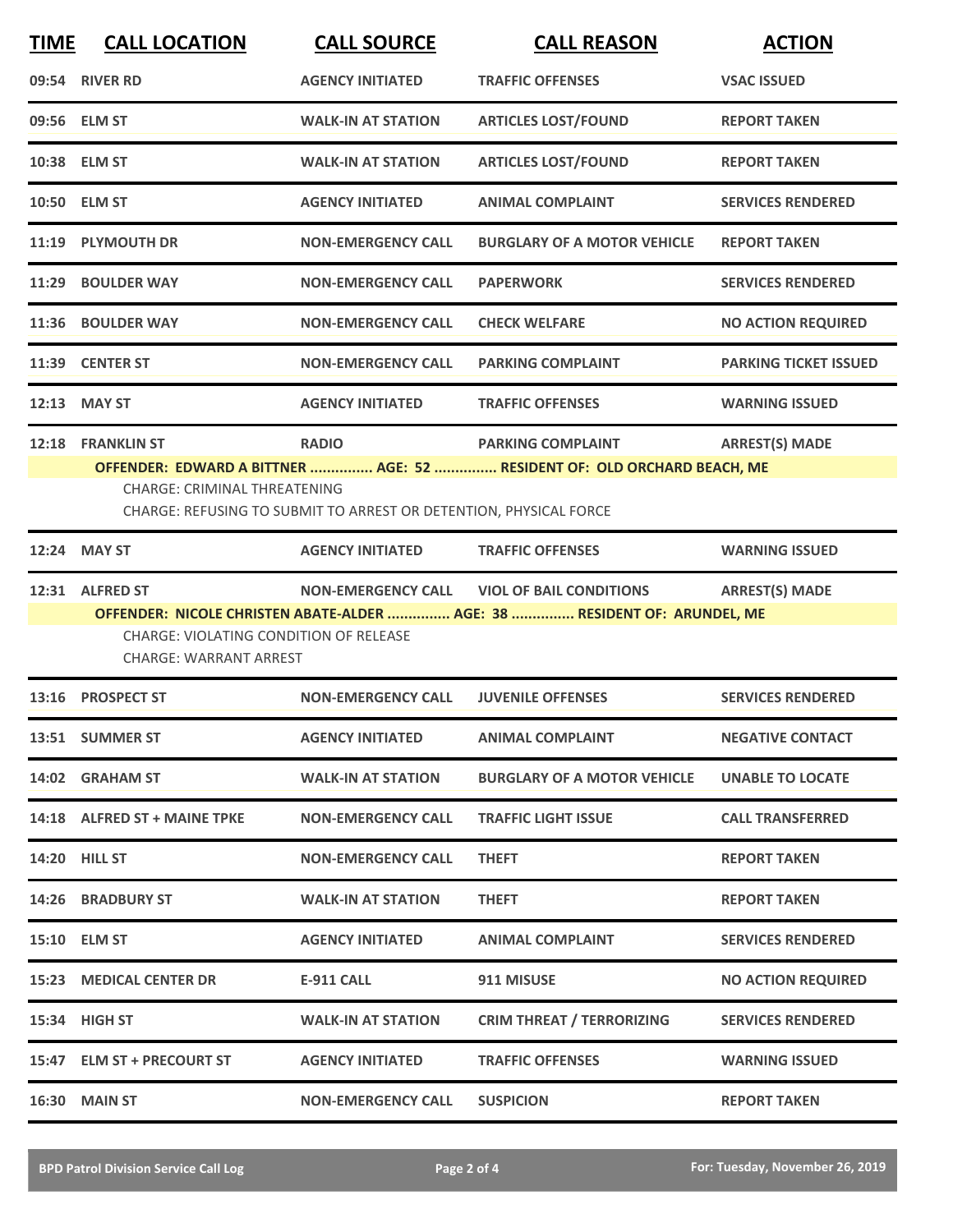| 16:45<br>16:50<br>17:14 ALFRED ST<br>17:20 | <b>BELMONT AVE</b><br><b>BOULDER WAY</b><br>17:13 WESTERN AVE<br><b>ALFRED ST</b>                                                                                                                                   | <b>NON-EMERGENCY CALL</b><br><b>NON-EMERGENCY CALL</b><br><b>WALK-IN AT STATION</b><br><b>WALK-IN AT STATION</b><br><b>NON-EMERGENCY CALL</b> | <b>BURGLARY OF A MOTOR VEHICLE</b><br><b>SHOPLIFTING</b><br><b>PAPERWORK</b><br><b>COURT ORDERED CHECK IN</b> | <b>SERVICES RENDERED</b><br><b>REPORT TAKEN</b><br><b>SERVICES RENDERED</b><br><b>NO VIOLATION</b> |
|--------------------------------------------|---------------------------------------------------------------------------------------------------------------------------------------------------------------------------------------------------------------------|-----------------------------------------------------------------------------------------------------------------------------------------------|---------------------------------------------------------------------------------------------------------------|----------------------------------------------------------------------------------------------------|
|                                            |                                                                                                                                                                                                                     |                                                                                                                                               |                                                                                                               |                                                                                                    |
|                                            |                                                                                                                                                                                                                     |                                                                                                                                               |                                                                                                               |                                                                                                    |
|                                            |                                                                                                                                                                                                                     |                                                                                                                                               |                                                                                                               |                                                                                                    |
|                                            |                                                                                                                                                                                                                     |                                                                                                                                               |                                                                                                               |                                                                                                    |
|                                            |                                                                                                                                                                                                                     |                                                                                                                                               | <b>ASSIST PD AGENCY</b>                                                                                       | <b>SERVICES RENDERED</b>                                                                           |
| 17:33                                      | <b>BOULDER WAY</b><br><b>RADIO</b><br>OFFENDER: BREEANA ANASTASIA MAWHINNEY  AGE: 22  RESIDENT OF: BIDDEFORD, ME<br>CHARGE: THEFT BY UNAUTHORIZED TAKING OR TRANSFER - SHOPLIFTING<br><b>CHARGE: WARRANT ARREST</b> |                                                                                                                                               | <b>WARRANT ARREST</b><br><b>ARREST(S) MADE</b>                                                                |                                                                                                    |
|                                            | 18:01 ANDREWS RD                                                                                                                                                                                                    | <b>E-911 CALL</b>                                                                                                                             | 911 MISUSE                                                                                                    | <b>NO ACTION REQUIRED</b>                                                                          |
|                                            | 18:01 PROSPECT ST + LAMBERT ST                                                                                                                                                                                      | <b>AGENCY INITIATED</b>                                                                                                                       | <b>TRAFFIC OFFENSES</b>                                                                                       | <b>WARNING ISSUED</b>                                                                              |
| 18:15 ALFRED ST                            |                                                                                                                                                                                                                     | <b>RADIO</b>                                                                                                                                  | <b>ARTICLES LOST/FOUND</b>                                                                                    | <b>SERVICES RENDERED</b>                                                                           |
| 18:29 ELM ST                               |                                                                                                                                                                                                                     | <b>AGENCY INITIATED</b>                                                                                                                       | <b>ASSIST PD AGENCY</b>                                                                                       | <b>SERVICES RENDERED</b>                                                                           |
| 18:42 POOL ST                              |                                                                                                                                                                                                                     | <b>NON-EMERGENCY CALL</b>                                                                                                                     | <b>DRUG</b>                                                                                                   | <b>REPORT TAKEN</b>                                                                                |
| 18:43                                      | <b>ALFRED ST</b>                                                                                                                                                                                                    | <b>AGENCY INITIATED</b>                                                                                                                       | <b>TRAFFIC OFFENSES</b>                                                                                       | <b>WARNING ISSUED</b>                                                                              |
| 18:47                                      | <b>ALFRED ST + MT VERNON ST</b>                                                                                                                                                                                     | <b>AGENCY INITIATED</b>                                                                                                                       | <b>TRAFFIC OFFENSES</b>                                                                                       | <b>WARNING ISSUED</b>                                                                              |
| 19:04                                      | <b>TAYLOR ST</b>                                                                                                                                                                                                    | <b>NON-EMERGENCY CALL</b>                                                                                                                     | <b>FIGHTS</b>                                                                                                 | <b>REPORT TAKEN</b>                                                                                |
| 19:21 ALFRED ST                            |                                                                                                                                                                                                                     | <b>WALK-IN AT STATION</b>                                                                                                                     | <b>VIOL PROTECTION FROM ABUSE</b>                                                                             | <b>REPORT TAKEN</b>                                                                                |
|                                            | 19:40 SACO FALLS WAY                                                                                                                                                                                                | <b>WALK-IN AT STATION</b>                                                                                                                     | <b>HARASSMENT</b>                                                                                             | <b>SERVICES RENDERED</b>                                                                           |
|                                            | 19:57 SIMARD AVE                                                                                                                                                                                                    | <b>NON-EMERGENCY CALL</b>                                                                                                                     | <b>DISABLED VEHICLE</b>                                                                                       | <b>SERVICES RENDERED</b>                                                                           |
|                                            | 20:12 PRECOURT ST + MOUNTAIN RD                                                                                                                                                                                     | <b>AGENCY INITIATED</b>                                                                                                                       | <b>TRAFFIC OFFENSES</b>                                                                                       | <b>WARNING ISSUED</b>                                                                              |
|                                            | 20:22 MASON ST + WENTWORTH ST                                                                                                                                                                                       | <b>NON-EMERGENCY CALL</b>                                                                                                                     | <b>PARKING COMPLAINT</b>                                                                                      | <b>PARKING TICKET ISSUED</b>                                                                       |
| 20:41 ELM ST                               |                                                                                                                                                                                                                     | <b>NON-EMERGENCY CALL</b>                                                                                                                     | <b>BURGLARY OF A MOTOR VEHICLE</b>                                                                            | <b>REPORT TAKEN</b>                                                                                |
|                                            | 21:37 SUMMER ST                                                                                                                                                                                                     | <b>NON-EMERGENCY CALL</b>                                                                                                                     | <b>TRESPASSING</b>                                                                                            | <b>SERVICES RENDERED</b>                                                                           |
| 21:41 ELM ST                               |                                                                                                                                                                                                                     | E-911 CALL                                                                                                                                    | <b>DISTURBANCE / NOISE</b>                                                                                    | <b>SERVICES RENDERED</b>                                                                           |
|                                            | 22:35 CLEAVES ST + JUDGE ST                                                                                                                                                                                         | <b>E-911 CALL</b>                                                                                                                             | 911 MISUSE                                                                                                    | <b>NO ACTION REQUIRED</b>                                                                          |
| 22:48 HIGH ST                              |                                                                                                                                                                                                                     | <b>NON-EMERGENCY CALL</b>                                                                                                                     | <b>SUSPICION</b>                                                                                              | <b>SERVICES RENDERED</b>                                                                           |
| 23:21 PIKE ST                              |                                                                                                                                                                                                                     | <b>NON-EMERGENCY CALL</b>                                                                                                                     | <b>HARASSMENT</b>                                                                                             | <b>UNFOUNDED</b>                                                                                   |